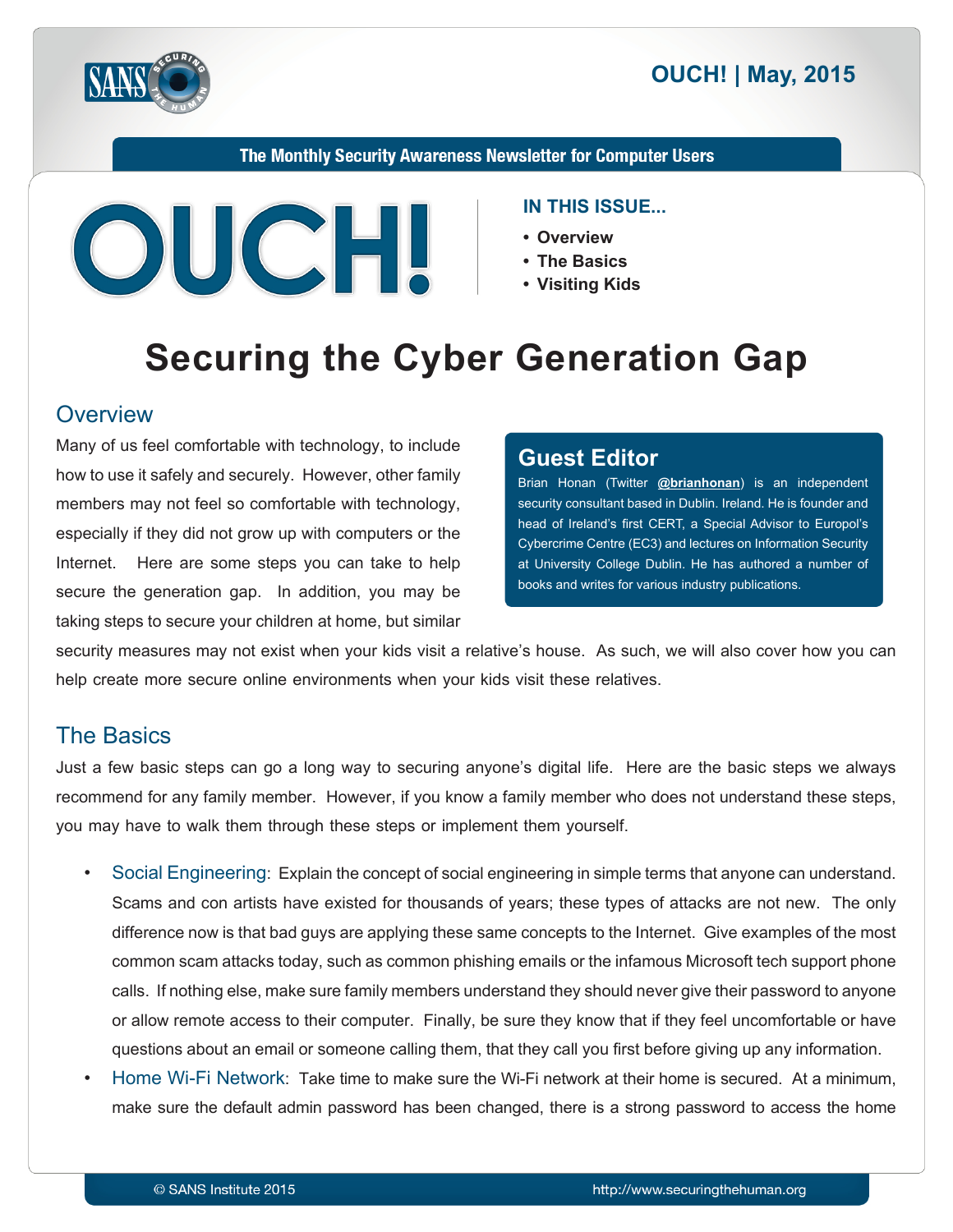# **2015 | OUCH! | May, 2015**



### **Securing the Cyber Generation Gap**

Wi-Fi network and the network connection is using the latest encryption. You may also want to consider configuring the Wi-Fi network to use a secure form of DNS, such as www.opendns.org. Secure DNS services not only help stop people from visiting infected websites, but can give you control over the websites people can or cannot visit, which may be valuable for visiting kids.

- Fatching: Keeping systems current and fully up-to-date is one of the most fundamental steps you can take to securing any technology. As such, make sure all home devices (including mobile devices) and applications are fully patched. The simplest way to ensure this is to enable automatic updating wherever possible.
- Anti-Virus: People make mistakes. We sometimes click on or install things we probably

*Older generations may need help securing their home technology and creating a safe* environment for any visiting children.

should not have. While anti-virus cannot stop all malware, it does help detect and stop the more common attacks. As such, make sure any home computer has anti-virus installed, and that it is current and active.

- Passwords: Strong passwords are key to protecting both devices and any online accounts. Walk your family members through how to create strong passwords. Passphrases may be easiest for them to both use and remember. Another idea is to install a password manager and teach them how to use it. If that does not work, perhaps teach them to write their passwords down, and then store those passwords in a secure location that only they can access. You may also want to set up two-step verification for any critical online accounts.
- Backups: When all else fails, backups will save the day. Make sure family members have a simple, reliable file backup system in place.

You may want to do a monthly or quarterly check to make sure all these steps are also in place. In a worst-case scenario, consider installing remote administrative software on a device; however, if you do so, make sure it is secured with both encryption and a strong, unique password.